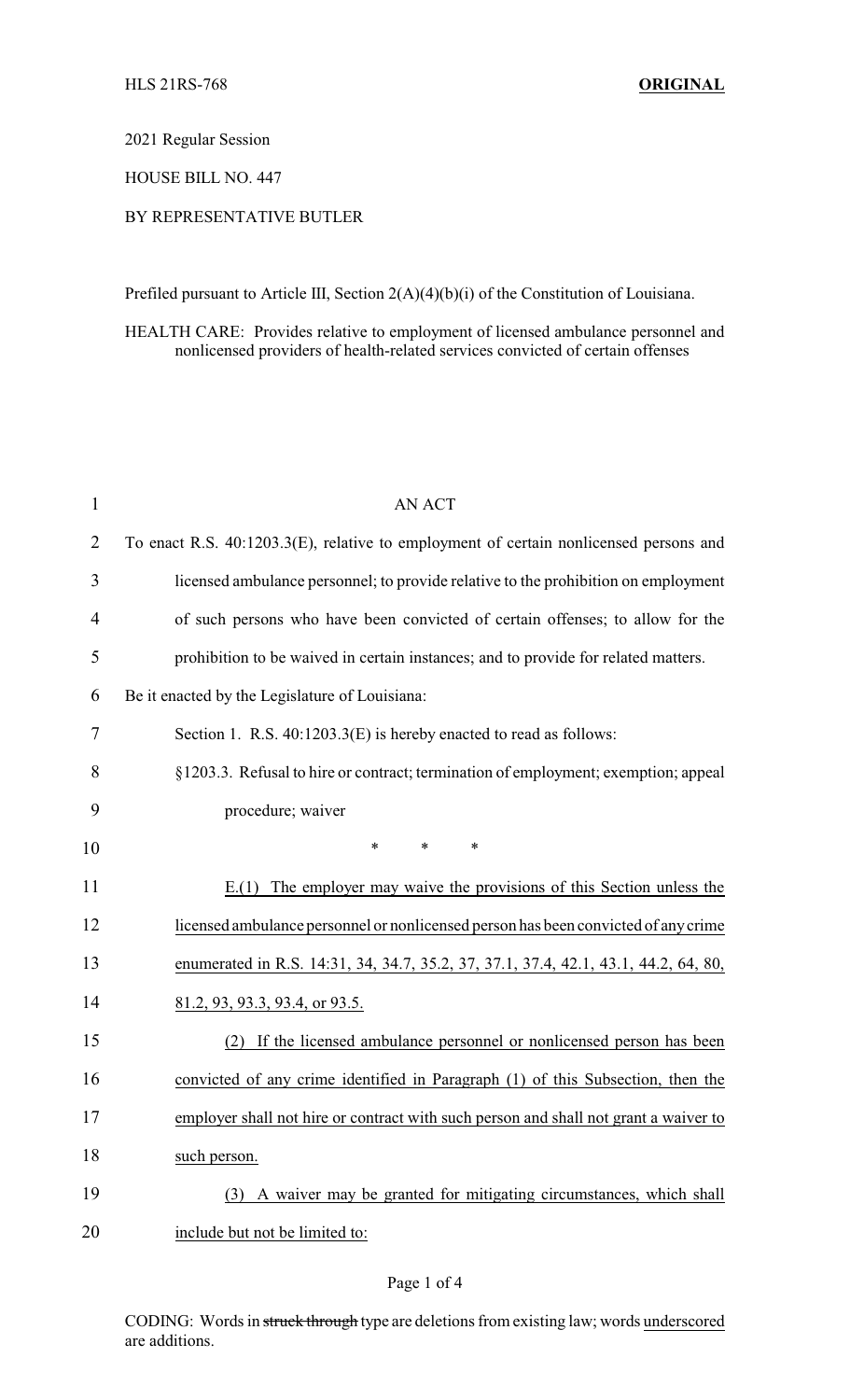| 1              | (a) The age of the person when he committed the crime.                             |
|----------------|------------------------------------------------------------------------------------|
| $\overline{2}$ | (b) The circumstances surrounding the crime.                                       |
| 3              | (c) The length of time since the conviction.                                       |
| 4              | The criminal history of the person since his conviction.<br>(d)                    |
| 5              | The person's work history.<br>(e)                                                  |
| 6              | The person's current employment references.                                        |
| 7              | (g) The person's character references.                                             |
| 8              | Direct service worker registry and nurse aide registry records.<br>(h)             |
| 9              | Other factors demonstrating the ability of the person to perform the<br>(i)        |
| 10             | employment responsibilities competently and that the person does not pose a threat |
| 11             | to the health or safety of patients or clients.                                    |
| 12             | The granting of a waiver as authorized in this Subsection shall not be<br>(4)      |
| 13             | construed as creating an obligation upon an employer to offer permanent            |
| 14             | employment to a person.                                                            |

## DIGEST

The digest printed below was prepared by House Legislative Services. It constitutes no part of the legislative instrument. The keyword, one-liner, abstract, and digest do not constitute part of the law or proof or indicia of legislative intent. [R.S. 1:13(B) and 24:177(E)]

| HB 447 Original | 2021 Regular Session | <b>Butler</b> |
|-----------------|----------------------|---------------|
|                 |                      |               |
|                 |                      |               |

**Abstract:** Allows employers to waive provisions prohibiting employment of licensed ambulance personnel and nonlicensed providers of health-related services who have been convicted of certain offenses.

Present law provides that, for purposes of present law, "nonlicensed person" means any person who is not a licensed health provider and provides for compensation nursing care or other health-related services directly related to patient care to residents in or patients of a nursing facility, intermediate care facility for people with developmental disabilities, adult residential care facility or provider, pediatric day health care facility, adult day health care center, psychiatric residential treatment facility, end stage renal disease facility, behavioral health services provider, home health agency, hospice agency, provider of ambulance services, hospital, adult brain injury facility, crisis receiving center, pain management clinic, outpatient abortion facility, rural health clinic, ambulatory surgical center, therapeutic group home, forensic supervised transitional residential and aftercare facility, case management provider, or home- and community-based service provider. Provides that "nonlicensed person" also means any person who provides such services to individuals in their own homes as an employee or contract provider of a home health agency, hospice, or home- and community-based service provider. Provides further that "nonlicensed person" also means any other direct service worker as defined in present law and any student or trainee applying for enrollment in a clinical preceptor training program authorized by present law or enrollment in a nurse aide training program approved by the state.

Page 2 of 4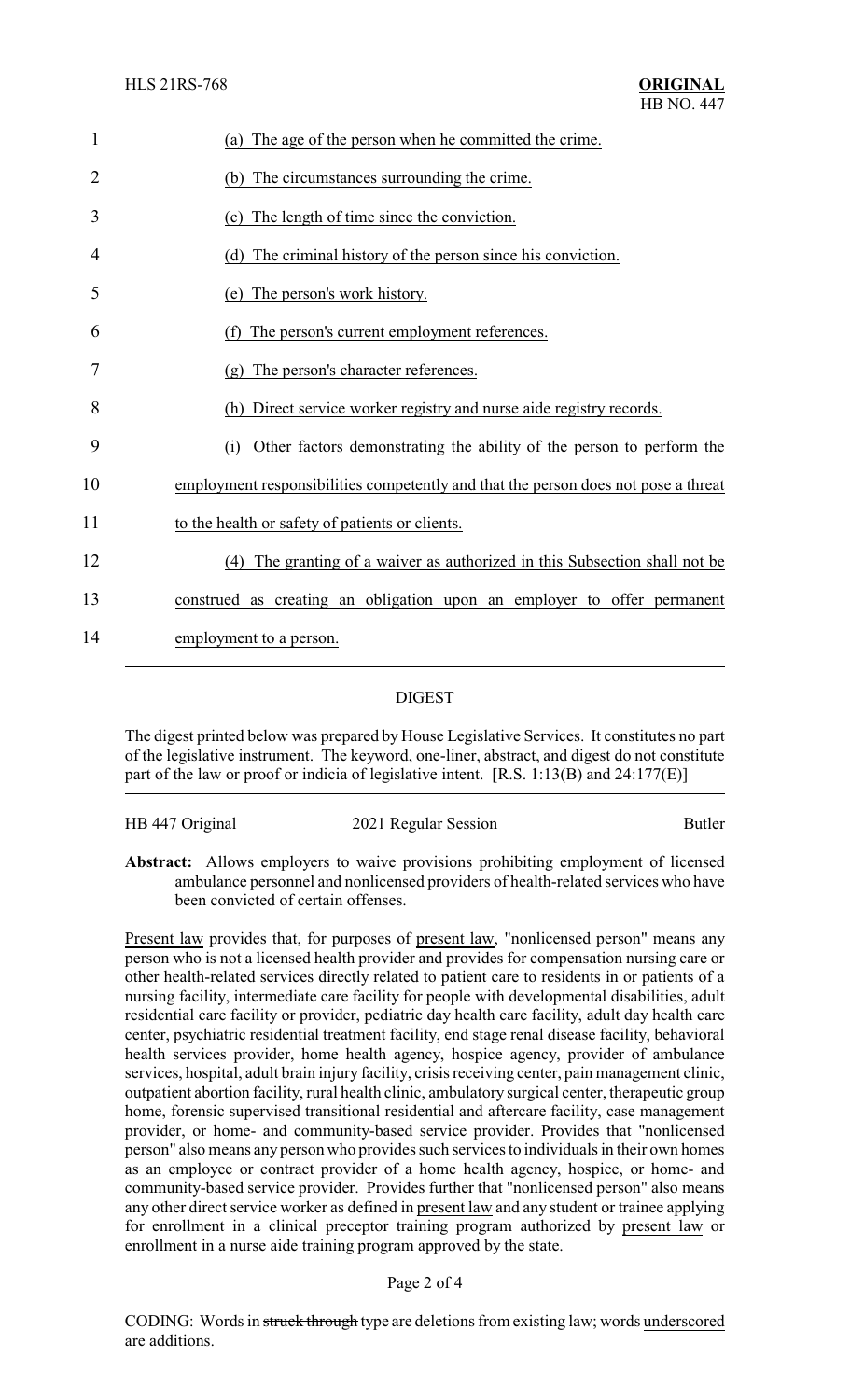Present law prohibits employers from hiring any licensed ambulance personnel or nonlicensed person when the results of a criminal history check reveal that the person has been convicted of any criminal offense enumerated in present law.

Proposed law amends present law to allow employers to waive the prohibition on employment of licensed ambulance personnel and nonlicensed persons based on criminal history provided in present law unless the person seeking such employment has been convicted of any of the following crimes:

- (1) Manslaughter (R.S. 14:31).
- (2) Aggravated battery (R.S. 14:34).
- (3) Aggravated second degree battery (R.S. 14:34.7).
- (4) Simple battery of persons with infirmities (R.S. 14:35.2).
- (5) Aggravated assault (R.S. 14:37).
- (6) Assault by drive-by shooting (R.S. 14:37.1).
- (7) Aggravated assault with a firearm (R.S. 14:37.4).
- (8) Second degree rape (R.S. 14:42.1).
- (9) Sexual battery (R.S. 14:43.1).
- (10) Aggravated kidnapping of a child (R.S. 14:44.2).
- (11) Armed robbery (R.S. 14:64).
- (12) Felony carnal knowledge of a juvenile (R.S. 14:80).
- (13) Molestation of a juvenile or a person with a physical or mental disability (R.S. 14:81.2).
- (14) Cruelty to juveniles (R.S. 14:93).
- (15) Cruelty to persons with infirmities (R.S. 14:93.3).
- (16) Exploitation of persons with infirmities (R.S. 14:93.4).
- (17) Sexual battery of persons with infirmities (R.S. 14:93.5).

Proposed law provides that if the licensed ambulance personnel or nonlicensed person has been convicted of any crime listed above, then the employer shall not hire or contract with such person and shall not grant a waiver to such person.

Proposed law provides that a waiver may be granted for mitigating circumstances, which shall include but not be limited to:

- (1) The age of the person when he committed the crime.
- (2) The circumstances surrounding the crime.
- (3) The length of time since the conviction.
- (4) The criminal history of the person since his conviction.

## Page 3 of 4

CODING: Words in struck through type are deletions from existing law; words underscored are additions.